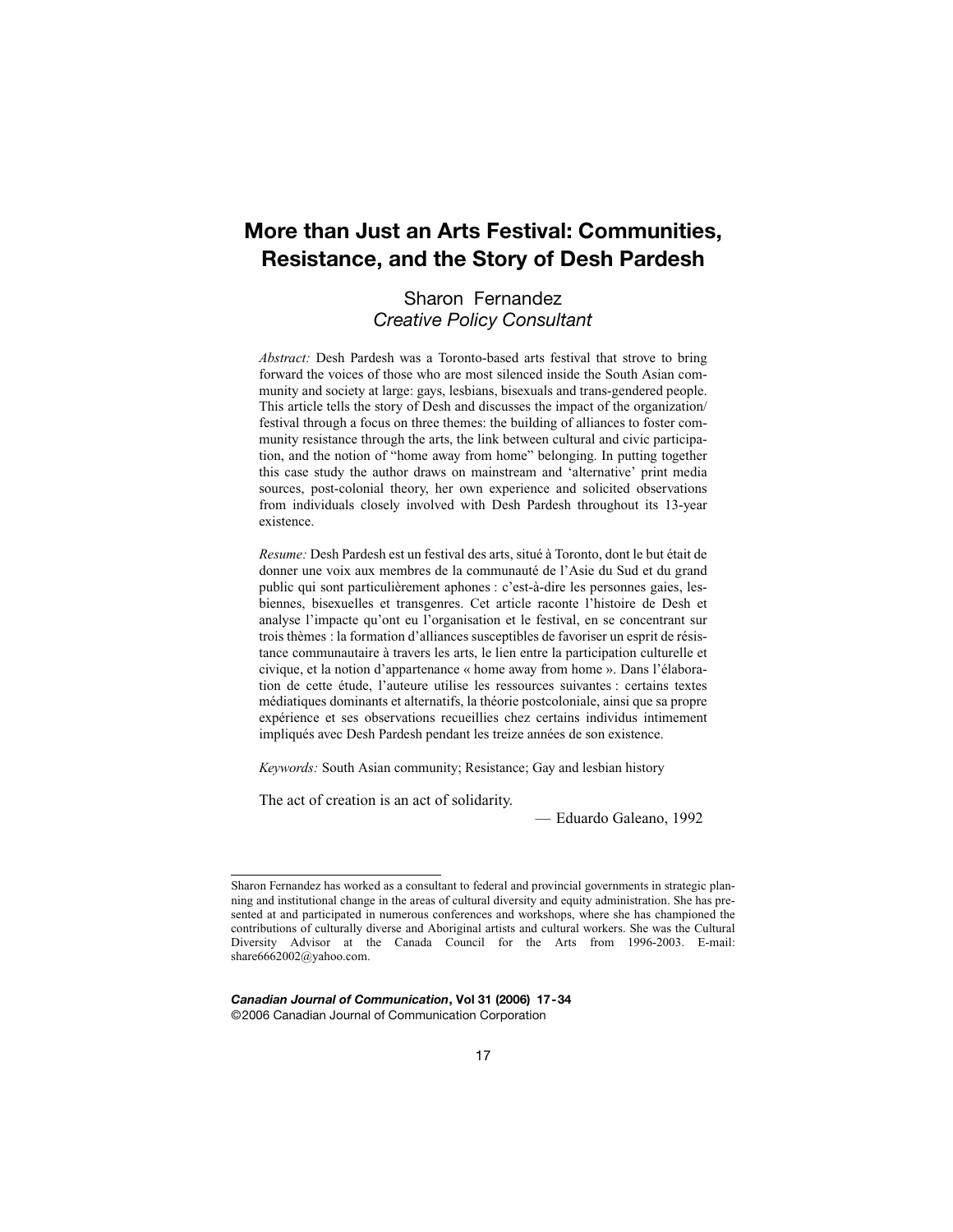### **Introduction**

Desh events were one of the few places where I felt I could bring together the fullness of who I am—I didn't have to select one or the other. At Desh I could be an anti-racism activist, a student of art, a lover of dance, a social animal, a proud South Asian who actually blended at a social event, and be attending a major event in Toronto, all at the same time! In terms of social change, I think Desh was a place where the complexity of South Asian identity became apparent. It was also a site for White Canadians to be at an event which was sophisticated about arts, racism and politics that set a new standard for how these three spheres could be brought together. I remember speaking to a couple of people who were thinking differently by the end of the evening, and who saw themselves as learners in a way that was new for them. (Tina Lopes, educator, facilitator, and organizational change consultant, personal communication, Toronto June 6th, 2005)

The history of radical political activism of Canadian South Asian communities is relatively young and poorly recorded. In telling the story of Desh Pardesh—a diasporic arts and cultural festival that had its roots in the South Asian gay and lesbian communities of Toronto—my aim is to both address this gap and highlight the importance of these "stories from the margins" to all Canadians, and to this country's collective understanding of what constitutes "our" history. In suggesting that Desh Pardesh was prescient in creating the conditions for the integration of diasporic subjectivities through its active encouragement of pertinent cultural participation in Canada, I also want to highlight how a history like that of Desh Pardesh's —a history that comes from the youthful radical margins, rather than from a staid and established centre—offers us the rare opportunity to gain insight into a daily life imperative of cultural and artistic activity. Such an imperative, I argue, is not based on privilege, but is driven, rather, by a human desire to bridge isolation, interact with others, and use creative expression to actively fight prejudice in its many guises and forms.

Equally important to the story of Desh Pardesh is that it was a festival rooted in the perennial quest of immigrants for inclusion—to feel at home in Canada. Its very name reflects this concern, *desh pardesh* being a Hindi expression that translates as "home away from home" or "at home abroad." Later on in this paper I will discuss some of the implications of a "home away from home" sense of belonging. For now, what matters is that Desh Pardesh was a Canadian festival produced and imagined by a South Asian diasporic community invoking connections across the globe, from roots in the Indian subcontinent to transnational settlements in Malaysia, the Middle East, Africa, the Caribbean, the U.S., and England. If art and activism were the guiding arms that reached out across the world to embrace the cultural viewpoints of diasporic South Asian arts communities and to extend local and collective thinking, creativity and politics were the catalysts for making associations to this wider world. Broadly speaking, the festival proactively sought to break down barriers and identify what capacity benefits were needed for its multiple communities. It also set out to challenge a number of stereotypes and misconceptions. In the words of former Desh co-ordinator Arif Noorani: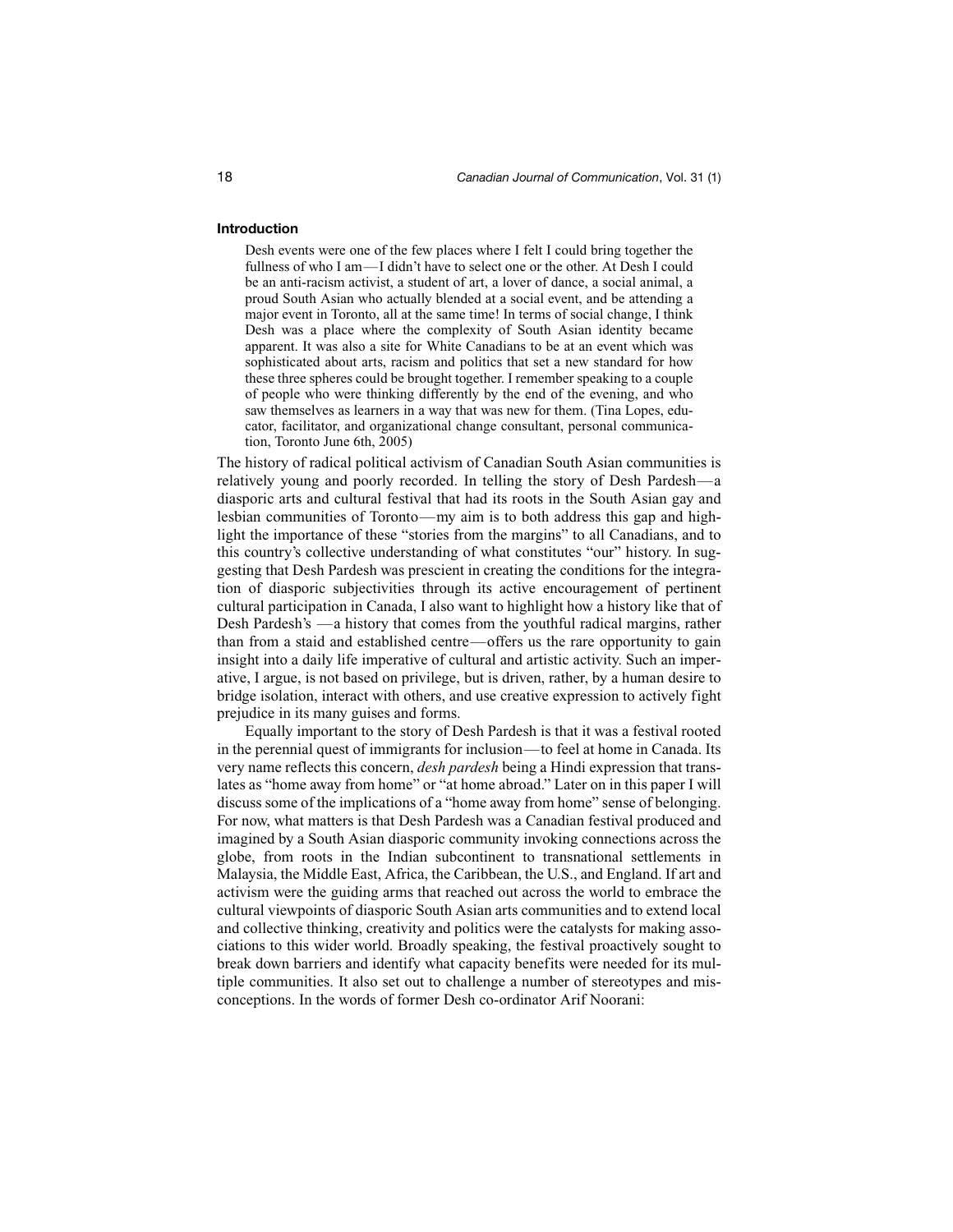We come out of a reaction to saying there is a static traditional South Asian culture, that it's about saris and food. We're saying no, it's actually a lot more complex than that—we come from all over the world now. We come from the Caribbean, we come from East Africa, we come from Sri Lanka and we come from Britain and the US. So the kind of culture that South Asians are living in and creating can't be generalized—it's all over, it's contradictory and it changes year by year. What we try and say is we always have to remain dynamic and always be changing and be open to new ideas and new direction. (Fernandes, 1997)

In this paper I document a rationale for the kind of cultural production that is intrinsically linked to the everyday dilemmas of minority communities and immigrants in their interactions with dominant Canadian society and their attempts to find a place for themselves within an often hostile environment. In the first section I map the story of Desh Pardesh, tracking its journey from a small one-day event held in a Toronto community-centre auditorium in 1988 to a festival that, by the mid-1990s, was enjoying almost mainstream status in its celebration of "five days of living, loving and left culture" (Desh Pardesh Festival, 1995, cover page). I then examine the organization/festival from two different perspectives: building alliances to create community resistance through the arts, and the links between cultural participation and civic involvement. I conclude this paper by briefly speculating on Desh Pardesh's demise in 2001 and use this "ending point" to open up a discussion on how this festival, among its other contributions, helped us to rethink the meaning of diasporic belonging.

In order to tell this story of Desh Pardesh, I draw on mainstream and "alternative" print-media sources, on literature oriented around the social effects of culture, on critical race and postcolonial theory, and on solicited observations from individuals closely involved with Desh Pardesh throughout its 13-year existence. With regard to these latter voices, it must be emphasized that though the history and legacy of Desh Pardesh has not yet been seriously documented or archived, it lives on in the collective memory of those who participated in it. For these people —and I count myself among them—Desh resonates with a vibrancy invoking a singular and treasured public platform that called into being a collective repository of cutting-edge cultural works amid the heady mix of extravagant soirees, heated discussions, and avant-garde workshops. This was a risky and politically charged place where intersecting diversities and multiple identities collided for the first time; a place where racialized minorities who had until then hovered on the outside edges of progressive social and cultural scenes became groundbreakers, initiating self-determined interventions that resisted exclusion and negotiated social change in the arts—the kinds of interventions that are taken for granted in the Toronto of today. As for my own role in Desh, it was—like those of most South Asian cultural activists of that period—multiple: from original attendee and volunteer in 1988, I went on over the next 12 years to serve variously as a producer, programmer, graphic artist, workshop leader, emcee, sponsor, artist participant, community capacity development advocate, and arts funder. This experience informs my understanding of Desh Pardesh, and it is from this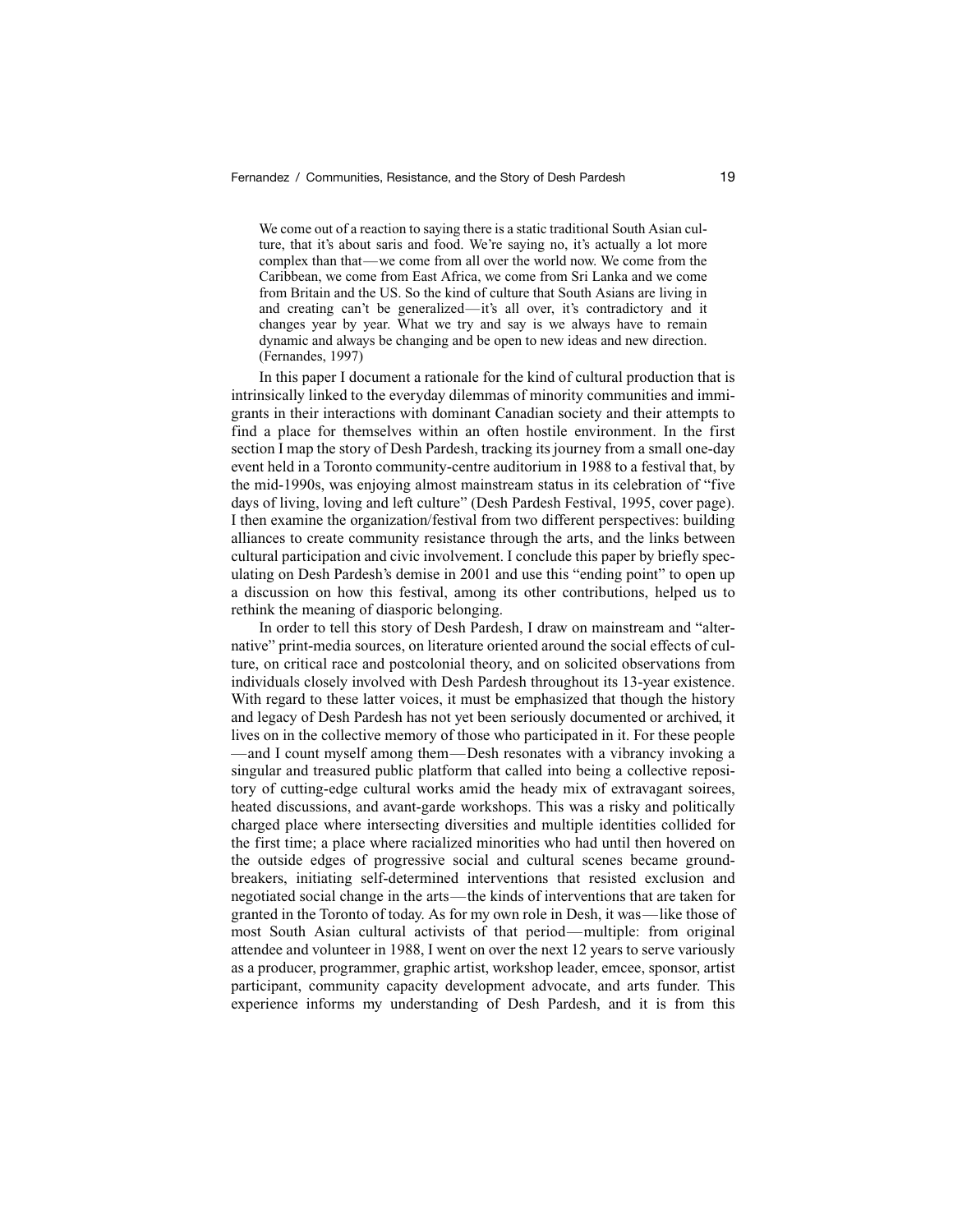involved and engaged standpoint that I recount the history of this unique festival and provide the analysis that follows. It is my hope that in documenting stories like those of Desh Pardesh and making them part of a broader Canadian consciousness, we can convince people of the strength and joy that lie in collectivities, and of their power to move us in transformative ways.

## **The story of Desh Pardesh**

Desh Pardesh began back in 1988 as a one-day cultural event entitled "Salaam Toronto." The brainchild of Ian Iqbal Rashid, who would eventually go on to write and direct the gay feature film *Touch of Pink*, 2004. The event was organized by the group "Khush: South Asian Gay Men of Toronto" and took place at the 519 Church Street Community Centre—the bastion of Toronto's gay pride activities and politics, located in the heart of Toronto's gay village. Organized as an informal celebration of South Asian fashion, food, and culture, this first incarnation of Desh was designed primarily to raise awareness about the South Asian gay and lesbian community in Toronto's wider gay community. As Nelson Carvello (1999) of Khush recounts:

We wanted to expose our families to our realities as queer South Asians and at the same time we wanted to expose the white gay and lesbian communities to our lives in more than a tokenistic fashion. There was so much creativity and we had a lot of fun, but the vision was always about outreach—outward and inward. (n.p.)

In retrospect, it is not surprising that it was Khush that took on this task of outward and inward outreach. In 1980s Toronto, gay South Asian men were more collectively visible and organized around South Asian-ness than were South Asian lesbians and/or women activists. As for the handful of South Asian women activists who were visible, they tended to be involved with groups in which collective identities (such as women of colour or Asian women) took priority over singular identities, in large part due to the lack of a critical mass within activist communities at that time. Resonant with this is my own journey as a grass-roots women'srights activist—a journey that was nurtured by the vibrant alternative social movements of the late 1980s, particularly those that emanated out of the Black feminist communities of Toronto and the U.S. and that flourished in a variety of women's cultural landscapes such as the Toronto Women's Bookstore, Fireweed, Women's Press, Kitchen Table Press, and Sweet Honey in the Rock. That said, a few of us female activists did attend Khush social events and participated in the launching of Desh.

Another important aspect of the historical context from which Desh emerged concerns the systemic exclusion experienced by communities of colour involved in the arts in the late 1980s. At this time, opportunities to participate in the larger mainstream cultural sector were minimal, and on those odd occasions when these communities did get their feet in the door, their art tended to be treated with indifference, and they themselves were more or less rendered invisible (Baeker, 2000; Gagnon, 2000; Philip, 1992; Smith, 2002; Tator, Henry, & Mattis, 1998). As for how young South Asians fared in the wider Canadian society—they faced a world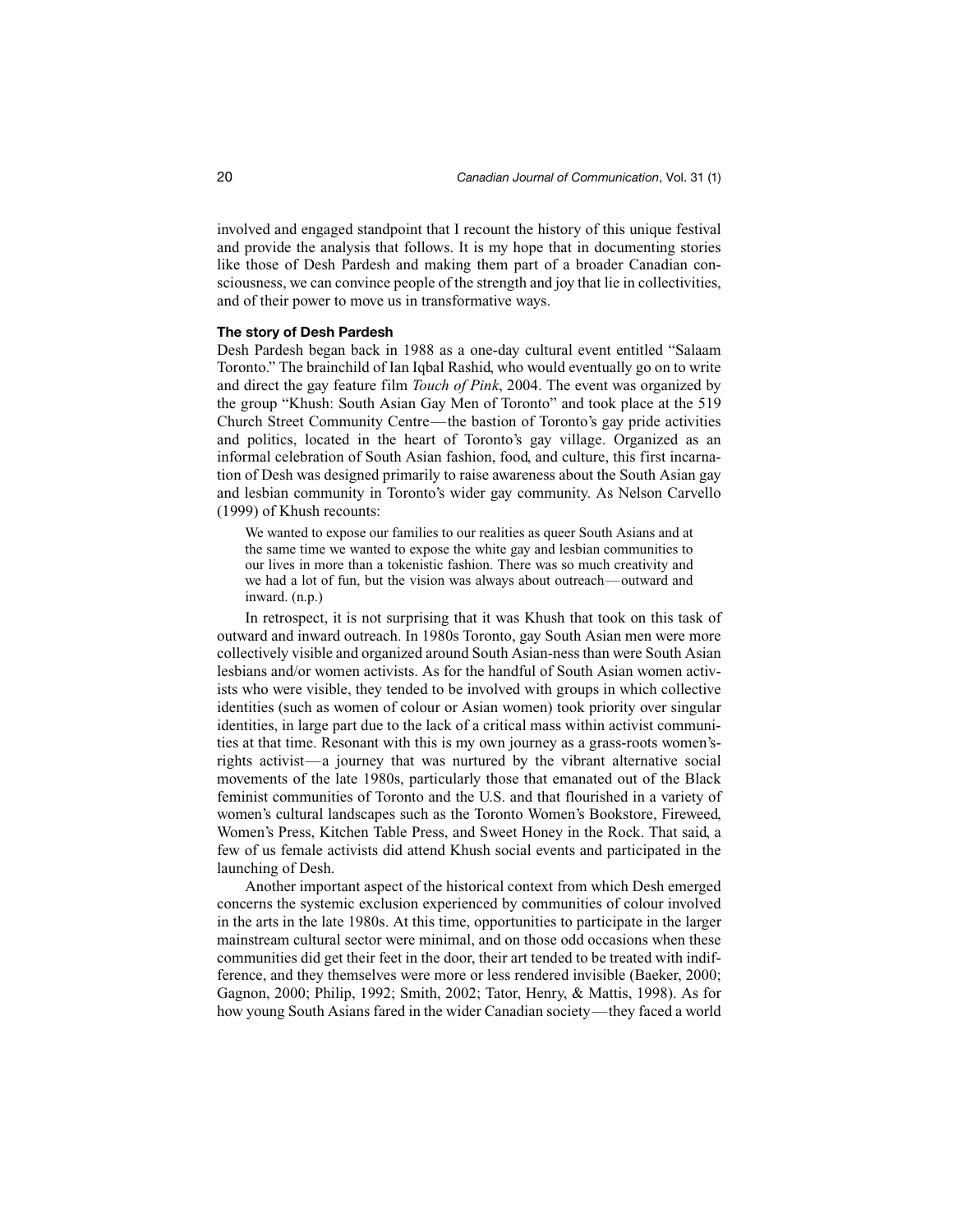that was tolerant, if systemically inhospitable (Foster, 2005; Philip, 1992). If that tolerance was less guaranteed when South Asians stepped outside hegemonic societal norms—if they were gay, for instance, or worse still, gay activists—being caught between two cultures presented yet another challenge. As Leah Piepznsa-Samarasinha (2005) explains:

It's hard to remember that being brown in the 70's and 80's sucked. It meant feeling like you were from another planet—one where your food stank, your parents were "weird" and you were trying to balance traditional culture with the realities of growing up second-generation. Things were even worse if you were a girl who wanted to avoid marriage, a boy who wanted other boys, a time-expired Indian from Trinidad, a desi bent on revolution. In the late 80's Toronto onward, Desh Pardesh was the answer to that suckiness. (p. 11)

If, as Piepznsa-Samarasinha suggests, Desh was the answer, then it was the complex histories of self-determination and resistance on the part of North America's feminist, civil rights, lesbian, gay, and Aboriginal movements that created a climate in which Desh could flourish. Riding on those waves of activism and progressive left politics that had shaken Toronto out of its White, middle-class complacency in the 1970s and 1980s, Desh made the most of the resulting ideological openness—climbing through this window of opportunity to fight for the inclusion of marginal communities in Canadian cultural life.

From 1988 to1995, Desh's popularity escalated. The obvious need that it filled for young South Asian gays and lesbians resulted in it growing from a oneday event with an audience of 200 and an operating budget of \$600 to an annual five-day conference/festival that, at its height, attracted audiences of over 5,000 and had a budget of \$150,000 (Ansari, 1995). In 1991, Desh became a non-profit organization, dedicated to creating a public and civic space in which to develop a progressive South Asian identity. By this time, the festival was holding its five main-space multimedia evening events at the Euclid theatre—a venue that was large enough to accommodate participants who came from across Canada, the U.S., the U.K., and India. These events brought together a mix of film, video, poetry and prose readings, dance, and musical performances, and they were often followed by question-and-answer sessions in which audience members interacted with the artists. At each festival, one evening out of the five would be dedicated solely to lesbian and gay programming. In addition to these main-space events, locations such as artist-run centres, cafés, and repertory cinemas played host to a wide range of activities, including discussion groups, exhibitions, workshops, discipline-specific networking sessions, receptions, and huge dance parties. During this period, Desh also went from being co-ordinated from church basements, volunteers' apartments, and borrowed community spaces to sharing an office space (along with five other cultural organizations) in a building that also housed the Toronto Arts Council. In 1992, the latter took a lead role in supporting Desh, through a program called Cultureworks.

As Desh grew in size, so too did the scope of its outreach. By 1993, Desh's ambitious mission was to break down boundaries between sexual orientations,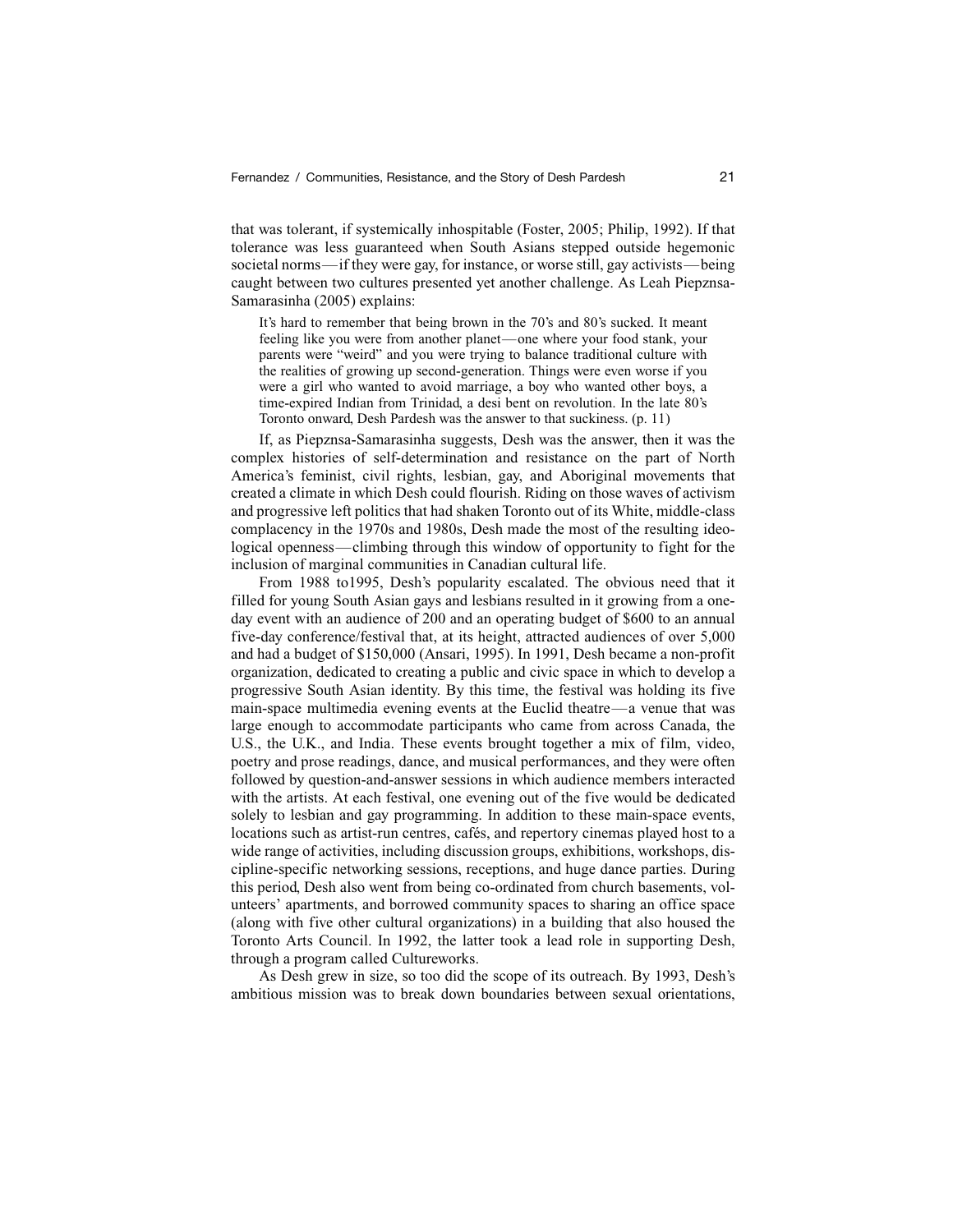cultures, disciplines, genders, classes, religions, languages, the marginal, and the mainstream, as well as to give voice to the most silenced in South Asian communities. Speaking about this period of explosive and optimistic expansion, Raghu Krishnan (2003) has suggested that, "At its height in the early 1990s, Desh represented an outward-looking and subversive brand of identity politics rooted in local realities" (n.p.). As for how Desh saw itself during this period, its formal mandate was outlined in the 1995 Festival Program Book as follows:

A non-profit community-based organization of artists, cultural producers and activists of South Asian origin committed to facilitating new expressions and encouraging the development of diasporic South Asian arts, culture and politics in the west. Desh Pardesh focuses on the perspectives, issues, artistic and cultural expressions of women, working class people, people with disabilities, lesbians, bisexuals and gay men, seniors and other progressive independent artists, thinkers and activists. It strives to forge links and work with other communities with compatible progressive objectives. (Desh Pardesh Festival, 1995, p 34)

What emerges from Desh's mandate is just how fundamental this sensitive interplay between creative expression, public participation, and the empowerment of the communities involved was to the Desh organizers. This deep commitment to and interest in links and relationships at numerous levels helps to explain how out of a fringe identity-based support group in Toronto, a multidisciplinary celebration that would spread across the country and eventually the globe was initially imagined and subsequently realized.

In spite of this far-reaching mandate, however, Desh remained a very practical project with social change at its core, and it is this mix of grass-roots groundedness and an ability to embrace the new—as community member and former Rutgers professor Natasha Singh points out in this textured description of Desh that made it such a good place for artists and activists to politically "come of age" in the 1990s:

The throngs of people buzzing with anticipation, political squabbles, active debate on the floor between artists and community members, the excitement of seeing established and emerging artists, multiple genres, the numerous caucuses, the ever-present commitment to lesbian/gay roots/politics, the influx of new people year after year, the increase in representation from other countries both in programming and in audience . . . Desh politicized my generation; it was a place where many of us "came of political-age." It was a battleground as much as it was a refuge. Identities and acts of identifying were contested, corroborated, formed, checked and challenged, broken down, rebirthed. . . . It was a training ground for future activists and artists. Many artists were birthed here, or received tremendous support at Desh. (Natasha Singh, English, Prufrock Advisor, New York Collegiate School, August 9th, 2005, Ottawa.)

At an organizational level, a review of core festival programming indicates that in addition to the artists, an average of 25 civil-society organizations (such as policy institutes, women's shelters, AIDS research groups, and universities) were directly involved as participants and co-sponsors over the years. Each year there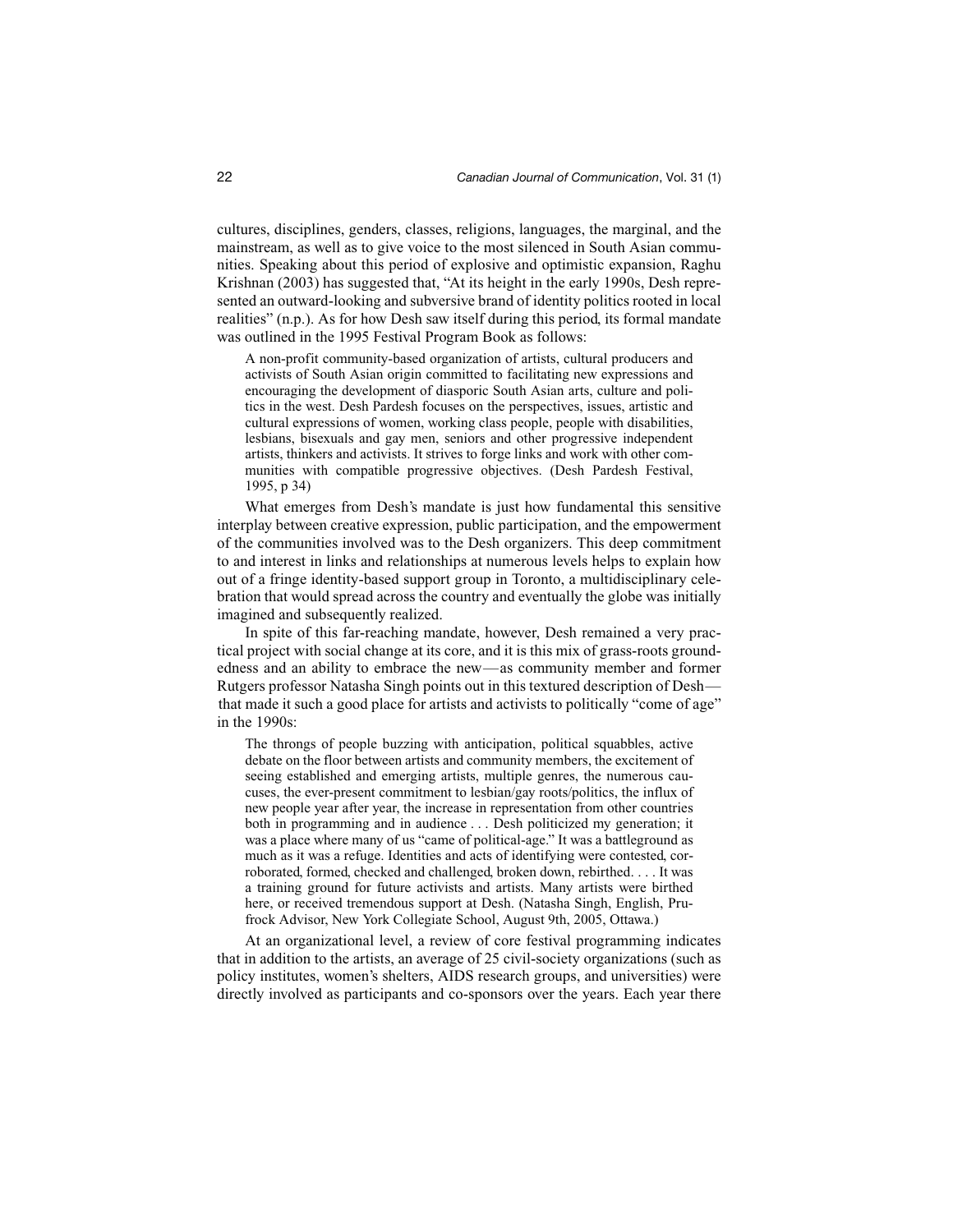were also 30-35 paying advertisers sponsoring the festival programs, ranging from local restaurants to larger institutions like Downtown Toyota, Metro Credit Union, YMCA, Oliphant + White, Seneca College, Caldwell Banker, Canadian Women's Studies, Rogers Media, and CFMT International. Due to the high quality of artistic programming, Desh attracted a lot of positive media attention. Cameron Bailey (1993), writing in *NOW* Magazine, put it this way:

In only its third year, Desh Pardesh has become an object lesson in politicized culture. Diasporic by necessity, progressive by design, this festival bypasses both multiculti minstrelsy and fossil nostalgia for something more rewarding. (n.p.)

This kind of "glowing" press coverage not only helped to bring in the crowds, but also contributed to Desh's integration into the broader community.

At the individual level, many of us supported Desh's evolution. Drawing on the richness of our hybrid cultural traditions and motivated by our political activism and desire to share our stories openly and widely, we worked hard to reach out to diverse South Asian communities and intergenerations, as well as to those in the wider community. At any given time, 40 or so core volunteers worked together to vision, shape, or reflect upon the five-day festival. During the festival itself, this number rose to as many as 200 volunteers, drawn from a database of 2,000 individuals. In terms of actual structure, Desh at this stage consisted of two full-time staff and eight board members; these were a mix of artists and community activists. When it came to planning each annual event, several disciplinary committees worked alongside board and staff members to collaboratively select and program the festival content. In addition, there was support from the gay community at large, from anti-racist groups, from progressive city councillors, from AIDS groups and people living with HIV, from youth and student groups, from college and university community radio stations, from labour unions and feminist organizations, and from those working in community centres, restaurants, local newspapers, social services, immigrant agencies, and crisis centres.

This collective process meant that a great breadth of perspectives emerged, and this in turn contributed to the vitality of the festival. If all of these individuals and groups were an integral part of Desh's formative years, it was the resulting blend of edgy subversive art and streetwise politics that enabled Desh to tackle head-on the criss-crossing pressures experienced by lesbian and gay and immigrant communities, particularly those who were part of the South Asian diaspora. That said, the polyphony of voices involved in shaping what Desh was and should be also resulted in Desh being pulled in many directions, and this, many argue, was a factor in Desh's eventual demise—a point I will pick up on in the conclusion of this paper. For the moment, though, I want to focus on how this wide range of voices and perspectives contributed to Desh's growing popularity and success as an arts festival in the 1990s. In the section that follows, I will demonstrate how the relationships that were established within and across a number of progressive sectors served to jettison Desh from the shadowy subversive margins into a place where it enjoyed almost mainstream status. I will also show how extensive Desh's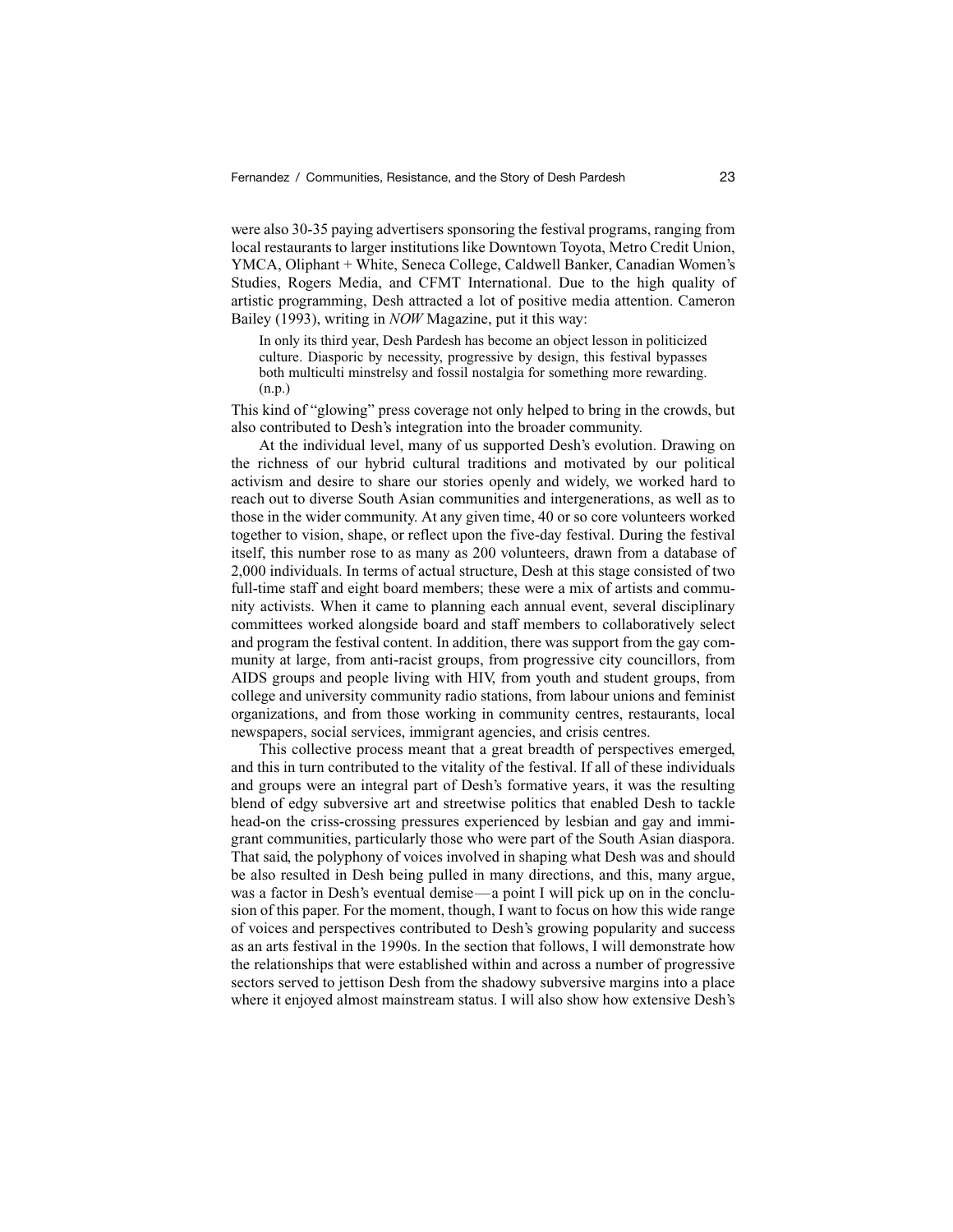relational network was: a local (Toronto) phenomenon that became a diasporic phenomenon connecting South Asian lesbian and gay activists and artists, along with liberal-minded academics and organizations, with progressive movements everywhere. In all cases, art was used as a vehicle to express the distinct needs of marginal communities: from abused women to youth at risk, from the disabled to immigrant workers. Once it had been mobilized in this way, art—and by extension, Desh Pardesh—became a platform for reaching out interculturally and fostering collective activism and resistance.

### **Building alliances: Community activism and resistance through the arts**

We have made a conscious effort with this year's program to bring forward the views of South Asians who originate from all over the Sub-Continent, the Caribbean and Africa. And I think what this speaks to is a real conscious movement towards unity for progressive social change in the world that we actually live in. It is moving away from romantic notions of nostalgia towards a forum within which we speak from our real memories, without any kind of shame or apology; within which we can begin to organize against racism, sexism, homophobia, and from which we can extend genuine solidarity to our other sisters and brothers, people of colour communities around us who also know in their bodies the experience of racism and, in North America in particular, the First Nations Peoples. (Khosla, 1991, p. 5)

If this quote, taken from Punam Khosla's opening address to the 1991 Desh Pardesh festival, captures a general sense of what its organizers had achieved three years into Desh's existence, it remains that from the start, Desh Pardesh embraced an integrative multidimensional framework for community development through the arts. Such a framework is characterized by an inter- and multidisciplinary clustering of knowledges; the facilitation of the margin's ability to re-shape the centre; a celebration of ambiguity, multiple identities, and hybridity; the recognition of permeable boundaries and diasporic communities; an active embracing of differences; and the dismantling of hierarchies. Dialogue is not only highly encouraged in such a framework, but is seen as the means through which these other goals are achieved. An acceptance that such a dialogue will naturally lead to moments of confrontation means that contested stories and rivalries are not seen as obstacles to community-building, but rather are treated as part and parcel of the struggle undertaken by those who share a common civic desire for a better world (Desh Pardesh Festival, 1995, p. 34).

Though participants continuously broke down Desh in order to build it up anew, they emerged from these battles refreshed and prepared to re-invent Desh yet again. Zygmunt Bauman (2002) argues that there is no possibility for social change without self-scrutiny and reflection. The powerful energy of the arts provided Desh participants with the tools and the occasion to both self-scrutinize and reflect, and in so doing they found a means to forcefully fight back against discrimination and dominant assumptions. In line with this notion that communitybuilding through the arts must shake up in order to affect social change, Ananya Chatterji, a dancer with the "Women in Motion" dance company and a professor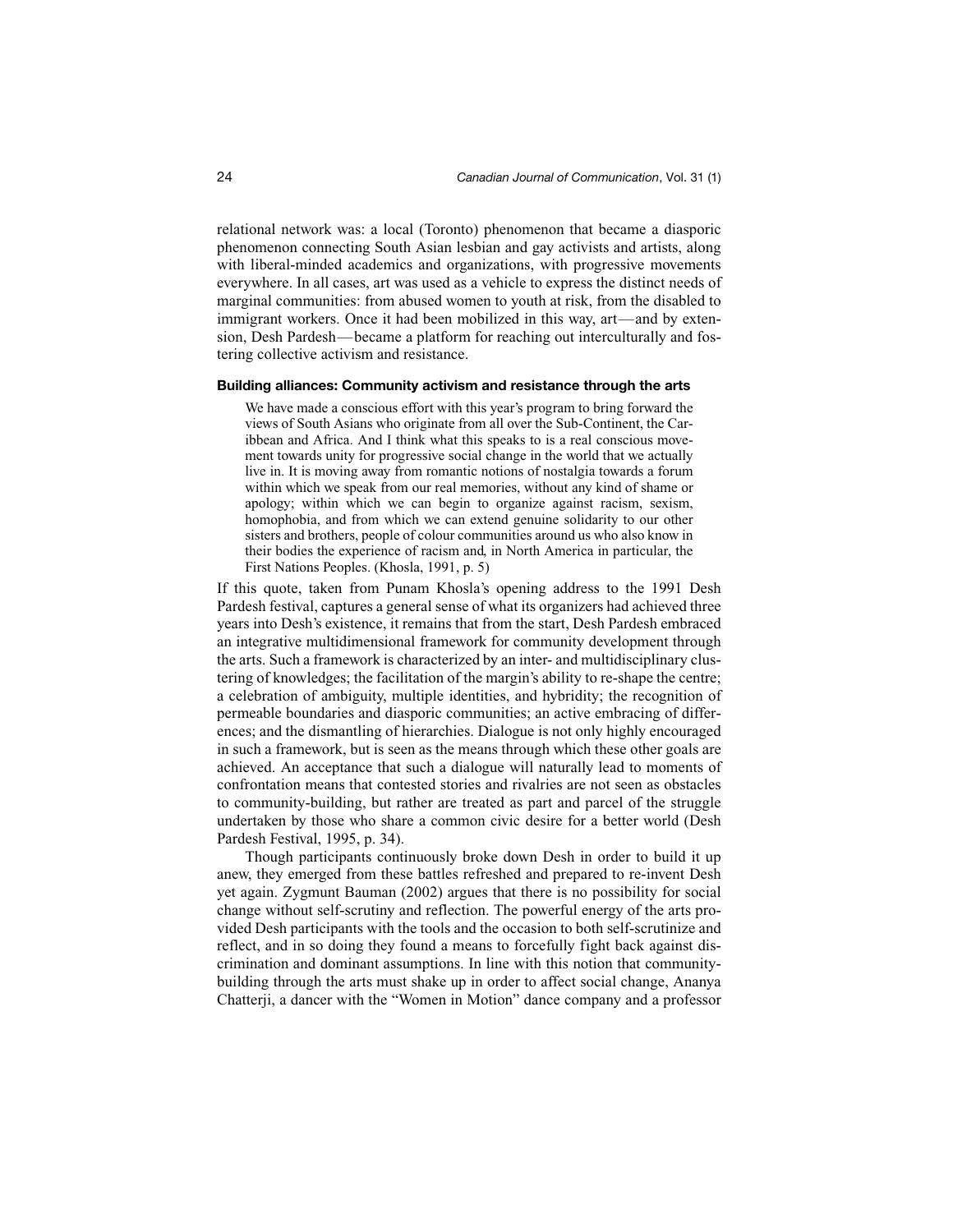in the Department of Theatre Arts & Dance at the University of Minnesota, saw Desh principally as a forum "to radicalize the South Asian community out of " what she describes as its "comfortable immigrant politics" (quoted in Gombu, 1997, p. G8)—that is, out of a politics that represses any talk of women's rights or lesbian and gay rights because of the tensions such talk will inevitably create in a community that holds on tight to so-called "traditional values." In other words, Desh used film, the visual arts, spoken word, literature, new media, and video, as well as conference-style forums, panels, and workshops, to simultaneously inform and challenge the assumptions of local and diasporic communities.

Amidst the plethora of activist concerns that were important to Desh, however, what remained central—at least in those early years—was its commitment to lesbian and gay issues. It is from these queer roots, in fact, that Desh was able to take on the broader social climate. At every festival, over 50% of the programming was devoted to lesbian and gay artists or revolved around this particular community's interests and concerns. Queer artists like Shyam Selvadurai, Pratibha Parma, Sunil Gupta, Shani Mootoo, Atif Siddiqui, Kalpesh Oza, Urvashi Vaid, and Steve Pereira all participated at Desh. Typical of the kind of fare on offer was a video produced by Friday Nite Productions entitled *Re-writing the Script: A Love Letter to Our Families* (2001), which originated in a 1998 festival workshop called "So I Came Out to My Mom at the Dixie Mall Food Court," and which was designed to help South Asian families in their journey toward understanding and accepting their lesbian, gay, bisexual, transsexual, and/or transgendered children, siblings, and other relatives. Sponsored by the organization Supporting Our Youth, *Re-writing the Script* was a good example of a cultural product that succeeded precisely because it was collectively created by, for, and about South Asian queers and their families. This formula of involving whole families in the creative process, especially within the context of a festival that had, by this time, gained a fair amount of legitimacy through its increasing popularity among mainstream audiences, was effective in breaking down traditional mindsets and creating an atmosphere of greater openness. That said, the gradual mainstreaming of the festival over time also meant that it became progressively less radical—a pattern that, if ironic, is also characteristic of what happens when marginalized groups start moving toward the centre.

This gradual "trendiness" of Desh can also be attributed to the way other social and political issues moved into the media spotlight, and hence to the forefront of popular and public imagination, as the 1990s progressed. This sense of a constantly shifting emphasis in Desh's priorities, and hence in its self-definition, is reflected in this excerpt from an article written by Peter Goddard that appeared in *The Toronto Star* in 1994. Desh's move into the mainstream is also in evidence here:

To some Desh is issue-driven—and the paramount issue is racism. To others, Desh is about individual identity, not any groups. But matters other than racial are heard in Desh too. And to movie marketers looking to reach a core audience, it's the perfect opportunity to premiere more commercial properties. But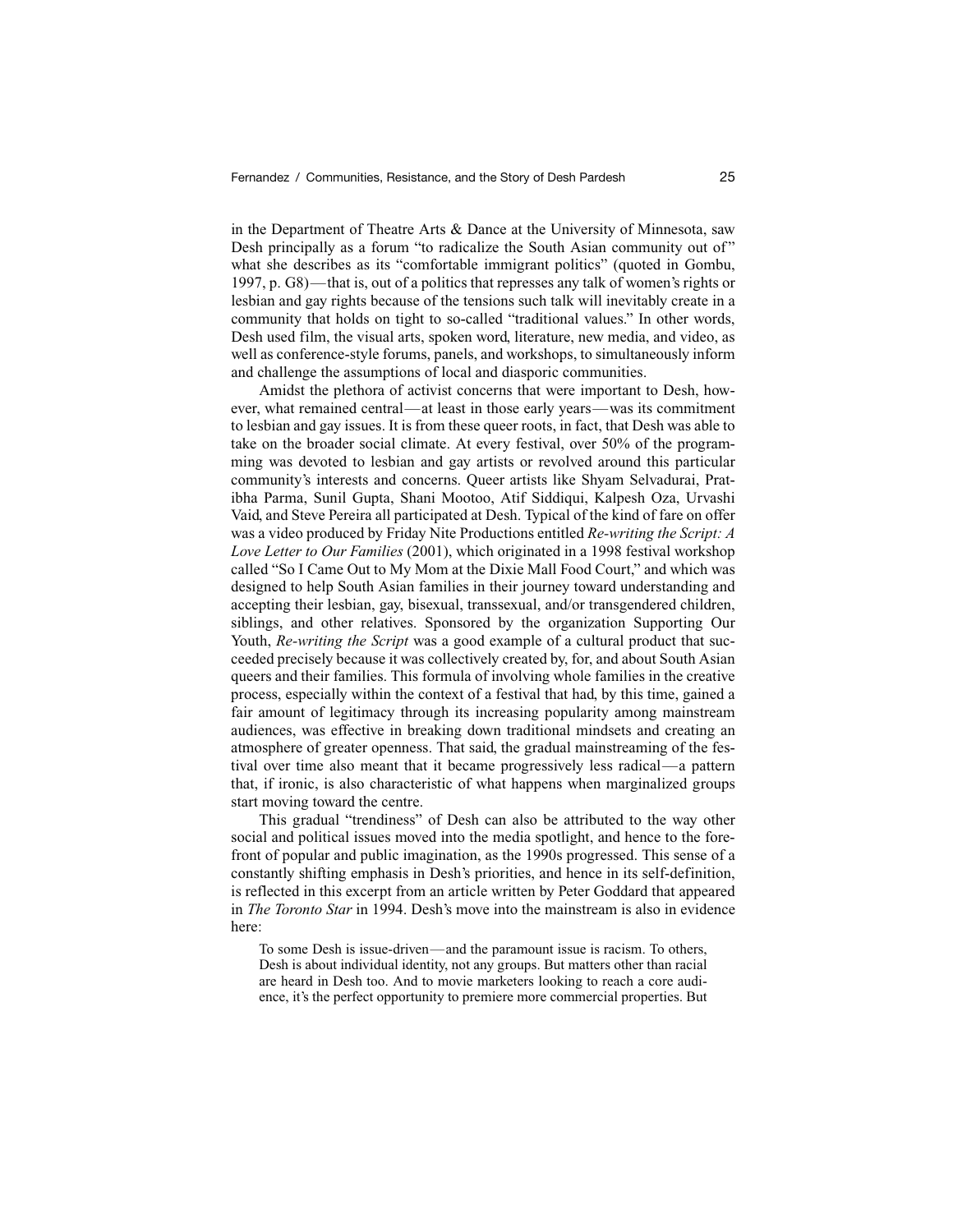all this together doesn't quite define Desh, or at least, does not fully explain what I've gleaned from what I've seen from its film and videos and have heard from its organizers. It has an attitude other broad-ranging "events" don't often have—or rather, I should say it has an Attitude. (Goddard, 1994, pp. C1, C3)

Certainly, racism as an issue had been "paramount" two years earlier when, in the summer of 1992, the Yonge Street "riots"—precipitated by the Rodney King verdict in Los Angeles and a spate of police shootings of local Black men—took place in Toronto. Following the shooting death of Michael Wade Lawson by police in Mississauga—making him the eighth Black youth to be shot in the Toronto area in a space of four years—and a rise of violent acts directed at Tamil immigrants by neo-Nazis, Desh Pardesh formed an alliance with the Toronto Coalition Against Racism (TCAR). TCAR—a coalition of 50 community-based antiracist and social-justice organizations—had been created after the near-fatal skinhead attack on Sivarajah Vinasithamby, a Sri Lankan Tamil refugee and restaurant worker, in  $1993<sup>1</sup>$ .

In addition to joining this Toronto-wide campaign, Desh had—by the early 1990s—become an invaluable resource and referral service for those communities directly affected by racism. Out of regular features of the festival program like the "Brick by Brick Community Forum" and conference panels with names such as "Breaking Down the Barricades," "Activism by Any Means Necessary," and "APEC: Globalizing our Responses," a number of "unity in adversity" coalitions across cultures were created, and this in turn led to greater solidarity among and across racialized communities. For example, from 1992 to 1998, Desh worked with the Native Canadian Centre, Native Women in the Arts, De-Be-Jeh-Mu-Jig, Stoney Point First Nations, and ANDPVA (Association for Native Development in the Performing and Visual Arts), and it supported protests by the Native community following the 1995 police shooting death of Dudley George. At the 1998 festival, a panel entitled "North America—Land of the Free, For Some But Not Me: The Long Term Effects of Immigration on First Nations Communities," organized from the perspective of indigenous peoples, helped to awaken participants to the particular plight of First Nations communities, and in so doing, to build bridges between Canada's original inhabitants and those who had arrived much later.

Those issues particular to immigrants trying to make a living in Canada also made it into Desh festival programming. At the 1997 festival, for instance, a play collectively written by a group of Sri Lankan Tamils living in Toronto, called Dishwashing Machine Operators, explored this immigrant working-class experience. The play was followed by a panel discussion on the drive by workers at Peerless—a Montréal garment factory that was, at that time, the largest producer of men's suits in North America and in which 80% of the workforce were immigrants—to create a union to counter poor working conditions and workplace harassment.

Domestic and state-supported violence against women was equally explored in Desh's artistic programming. For example, in the 1997 Women in Motion dance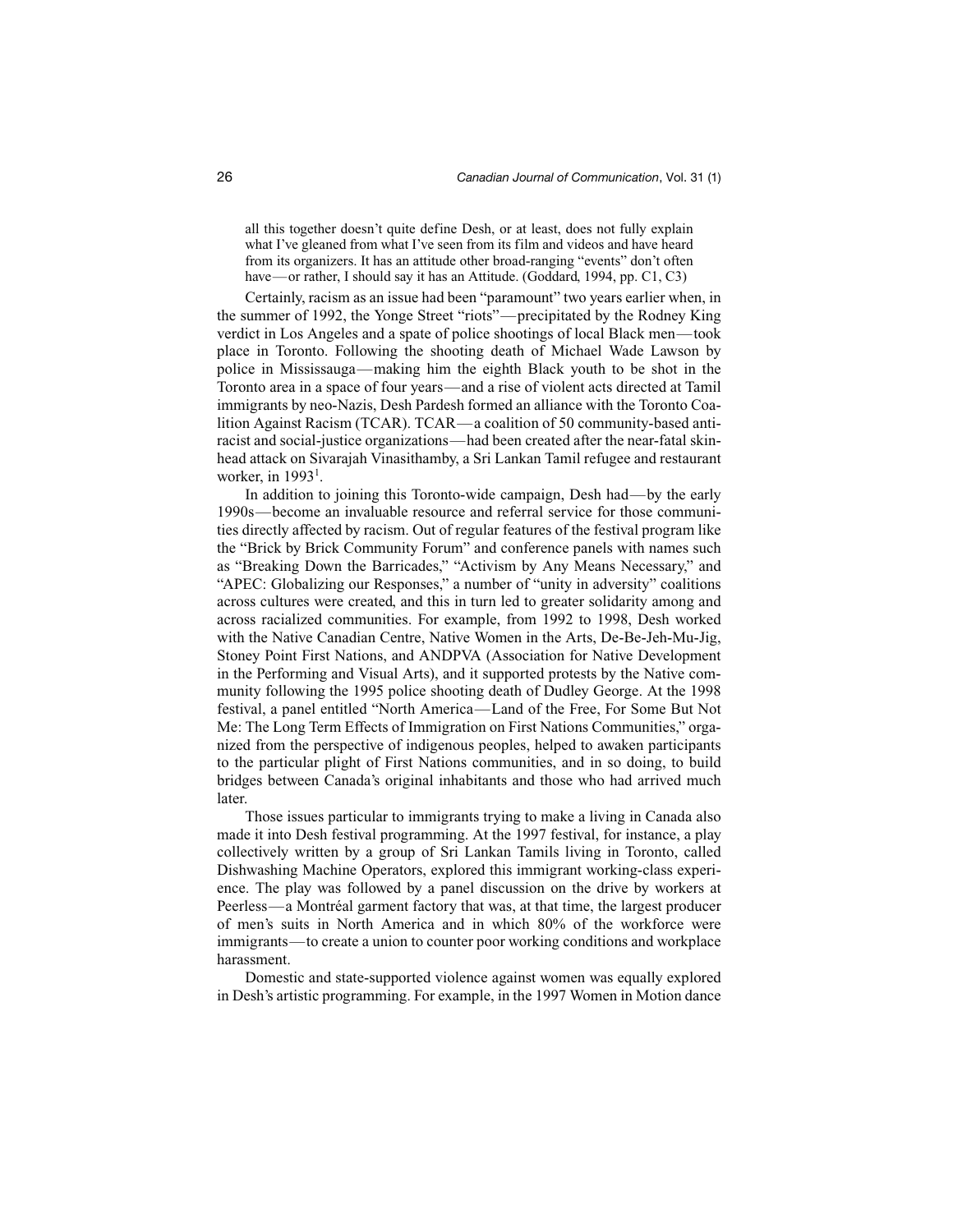company's performance, *Unable to Remember Roop Kanwar*, the traditional Indian practice of sati was painfully exposed and strongly condemned. Other groups created theatrical dramatizations to teach audiences about sexual-assault prevention or used video documentary and creative writing to recount personal stories of rape and other violent crimes against women.

Desh also responded to global issues—as evidenced by its participation in a demonstration against the nuclear tests being conducted by India and Pakistan that took place on Hiroshima Day at Nathan Phillips Square on August 9, 1998—as well as showed its ability to move with the times. For instance, in 1998, in association with the InterAccess Electronic Media Arts Centre and CyberStage Communications, Desh launched "Communities Virtual"—a new media initiative focused on virtual communities, their politics, and their potential for building intercultural alliances. A number of panels and presentations emerged from this initiative, and—in keeping with Desh's mandate to reach out wherever and whenever possible— these were published online to allow for wider access.

In terms of popular culture, dj Zahra's "Funk Asia"—a monthly South Asian music and dance event that celebrated diverse roots and cultures—was just one among many youth-oriented cultural events that were inspired by Desh Pardesh that attempted to make up for the paucity of places that young South Asians living in Canada could go to experience their own music in a nightclub atmosphere. Himani Bannerji—a professor of sociology at York University who came to Canada in 1969—insists that this particular demographic's participation in a music and dance event of this kind should not be seen as an "escape." Rather, it constitutes "a head-on examination by our younger generation of where we came from and sometimes even of where we are going" (quoted in Gombu, 1997, p. G8). Though Bannerji suggests that Desh "may be considered by some to be a trendy downtown festival, its participants are still the kids from the malls of Malton, Rexdale, Mississauga and Scarborough." These kids, she goes on to say, "come downtown to critically examine their roots with an ownership over citizenship which their parents never had, and [this ownership in turn] compels them to fight any attempt to make them second rate" (quoted in Gombu, 1997, p. G8).

In all of the initiatives discussed above, the multidimensional interplay between excellent arts, radical politics, and transgressive community debates was in evidence, helping Desh to grow within a decade into a significant local, national, and international presence that generated a sense of legitimacy and a feeling of pride in the South Asian community, as well as within a number of other progressive communities. In short, Desh was many things to many people, and the range of its involvements and commitments within and across racial and cultural frontiers was extensive. Most importantly, perhaps, Desh excited people—it made them feel a sense of optimism about the future. This feeling that Desh could be anything and do anything is well expressed by community member Sheila James:

Who knows, a theatre company can spring out of Desh, a political party can spring out of Desh, a revolution could spring out of Desh. That's what I'd like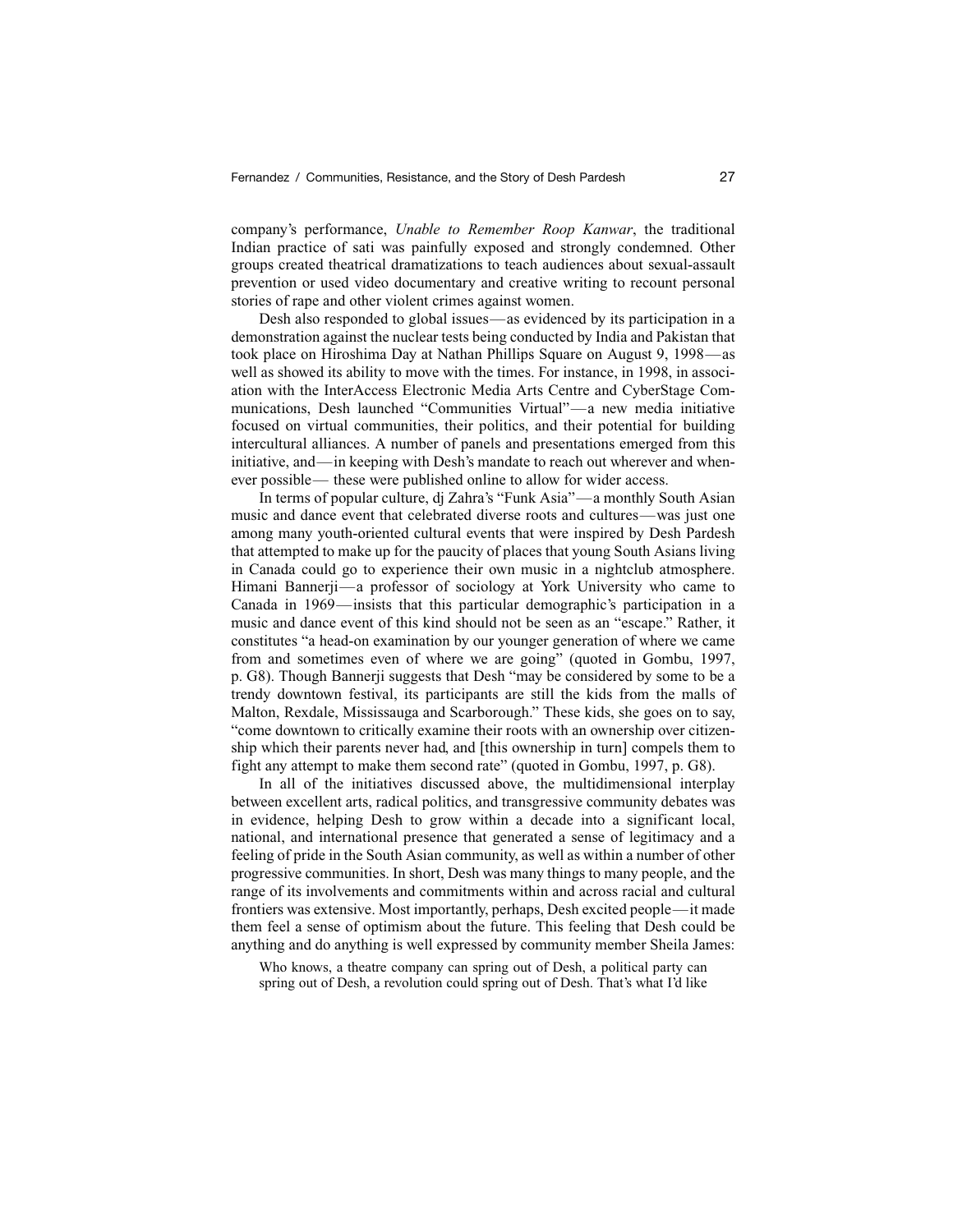to think, that it can lay the ground for more change to occur. (Theatre Officer, Canada Council for the Arts, Ottawa, personal communication, June 6th 2005)

In a period in which activists from all sectors were busily working to push onto the public agenda a number of pressing social and political inequities and to create widespread awareness around such issues as immigration laws, workers' rights, and HIV/AIDS, such optimism was indeed necessary. In the section that follows, I will discuss how cultural events such as Desh helped convene community solidarity to effectively protest against the exclusion of immigrant and minority communities from established local networks of civil society. I will also discuss how such events helped push these communities into mainstream spheres of power and influence so that they could fight back, as well as establish a sense of belonging in Canada.

#### **Linking cultural participation to civic involvement**

I would have to say that for me, the optics of progressive arts and social practices changed for me—as I'm sure it did for others inside and outside Desh in that racialized people were front and centre of the scene. Till that moment, at least in most Canadian venues, the large movements of such work were largely driven by progressive white groups. All of a sudden, not only were people of colour leading the work, we were doing the programming, we were performing/presenting, we were doing the backstage and admin, we were doing everything. This was a significant moment for those of us who were used to being in the minority in such movements, and it was eye-opening as well as liberating. (Ashok Mathur, Desh community member, Canada Research Chair in Cultural and Artistic Inquiry at Thompson Rivers University (Kamloops, BC); author, and professor, Emily Carr Institute of Art and Design, personal communication, June 7th 2005, Ottawa)

The growth of Desh's audience from 200 to 5,000 is, in itself, a clear indicator that the participatory cultural activity as that was on offer at this intense annual celebration, not to mention at other Desh activities throughout the year, was a key draw for people who felt excluded from more mainstream events. Discussing the nuances inherent in minority cultural participation in general and in the performance of her afore-mentioned dance, *Unable to Remember Roop Kanwar*, in particular, Ananya Chatterji (2000) stresses how cultural products are always transformed by the spaces in which they are performed:

A performance [of my dance about violence against women in India] inside a women's shelter generates entirely different energies from a performance in a regular auditorium. It reads differently in contexts built upon mainstream ideologies of diversity. These ideologies may not be accompanied by an understanding of cultural differences. In this setting, some members of the audience are likely to generalize that act of violence and castigate all Indian culture as 'barbaric.' This was my experience in presenting the piece at the Museum of Natural History in New York City for instance. (n.p.)

As Chatterji goes on to explain, however, presenting her dance to a grassroots audience of social workers and activists at Desh Pardesh elicited quite a different response, and was yet another kind of experience: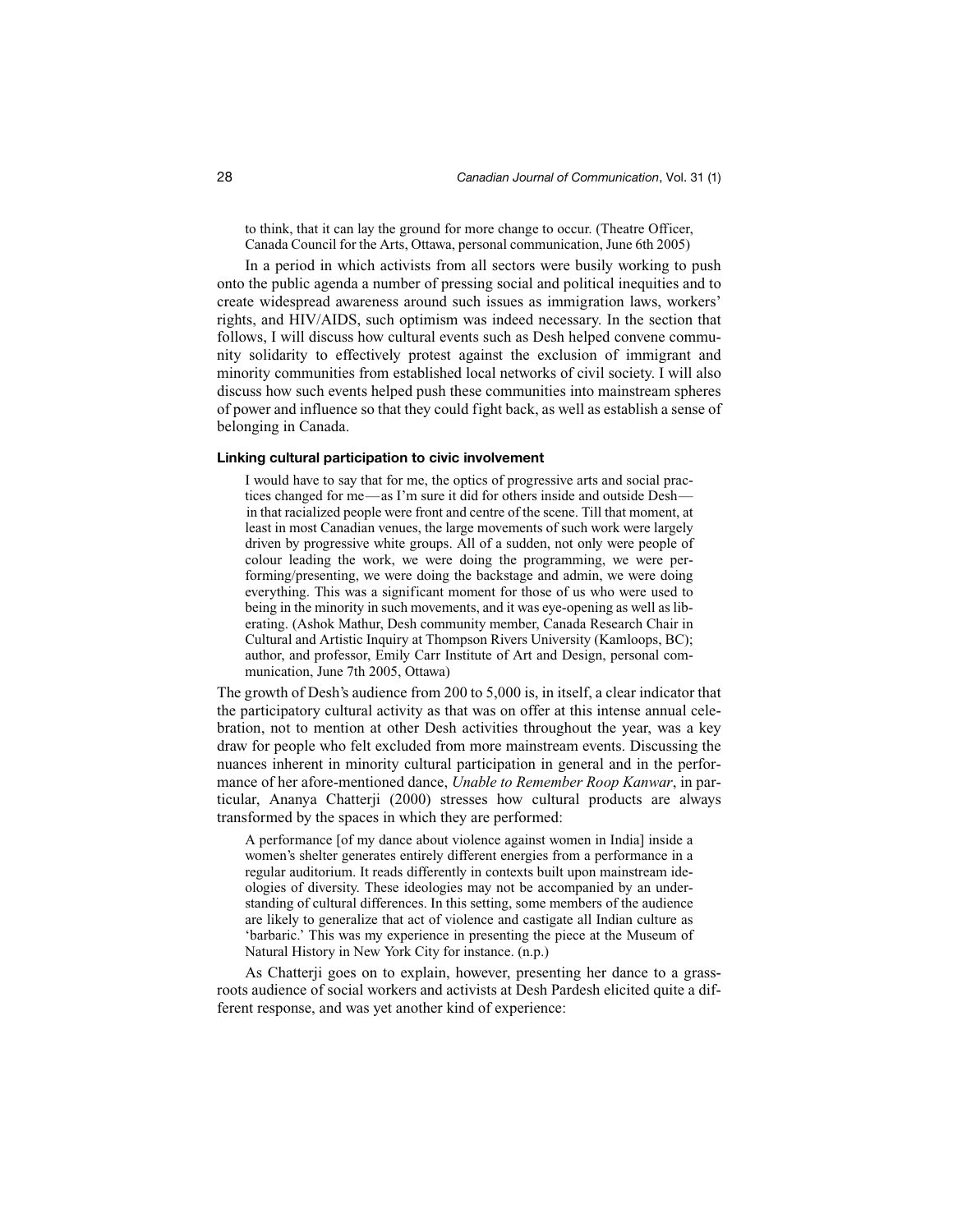Their response appeared to be predicated on a belief in the activist potential of art and a conviction about the global nature of violence against women. I perform with humility in such a space—energized by the courage to leave oppressive situations, by hope for a better life, and by the demand for dignity. (n.p.)

Chatterji's reflections on the activist potential of art, and on the civic strength that seemed to quite literally pour out of art in a context like Desh, sheds light on why the dominant cultural and political mainstream would seem to have no compunction to proactively seek out "others" who are culturally different from themselves when it comes to "producing" culture. However, I would argue that their the mainstream's nurturing of exclusive cultural practices and their almost "absolutizing" sense of themselves does not spring from complacency, but rather, from a sense of vested entitlement and control that is anxious about the transformative power of art in the hands of those who might challenge their authority at other levels beyond art. This is the kind of fear that transforms them into passive bystanders when it comes to recognizing the wider social contract that tries to meaningfully include the realities of Canada's multicultural communities in our nation's artistic and cultural life. Monika Kin Gagnon and Scott McFarlane (2002) suggest yet another reason behind this apparent passivity:

Being open to cultural difference entails the inherent risk of radical transformation of the language and structures by which we recognize ourselves. We risk losing the vision of ourselves in the mirror of our cultural organizations and ministries. But perhaps the risk to being open to the views and sites of "others" is the ethical origin of democracy. (p. 71)

If, as Gagnon and McFarlane suggest, the roots of democracy lie in the ability of those at the centre to open themselves to the ideas and issues of those on the margins, then it also follows that marginal groups—and this includes South Asian gay and lesbian artists—need to look honestly at how they, in turn, are dealing with differences within their own ranks. By engaging in such a process of critical self-evaluation and by practising an internal politics of tolerance and acceptance, they lessen the risk of being co-opted by those national and global forces that only embrace homogeneity. As Bhikhu Parekh (2000) argues, "a culture cannot appreciate the value of others unless it appreciates the plurality within itself" (p. 337). Other scholars (Bauman, 2002; Kymlicka, 1995; Taylor, 1994) see cultural identity as "an anchor" that builds self-esteem and gives individuals a sense of selfworth. It follows that these individuals' ability to self-realize will be largely dependent on the extent to which their culture is valued and respected by the wider society. Desh, of course, came of age in an era when the link between cultural identity and political and social recognition was being questioned—especially by resistance movements that were organized by people of colour. Susan Cole, previewing Desh's 1996 line-up in *NOW* Magazine, sheds light on this interrogative process and probes its limitations:

In an age of identity politics, the Desh Pardesh festival of South Asian culture, politics and activism in the diaspora—and such participants as actor Sharon Lewis—act as a thorn in the side of folks who like things simple. The fest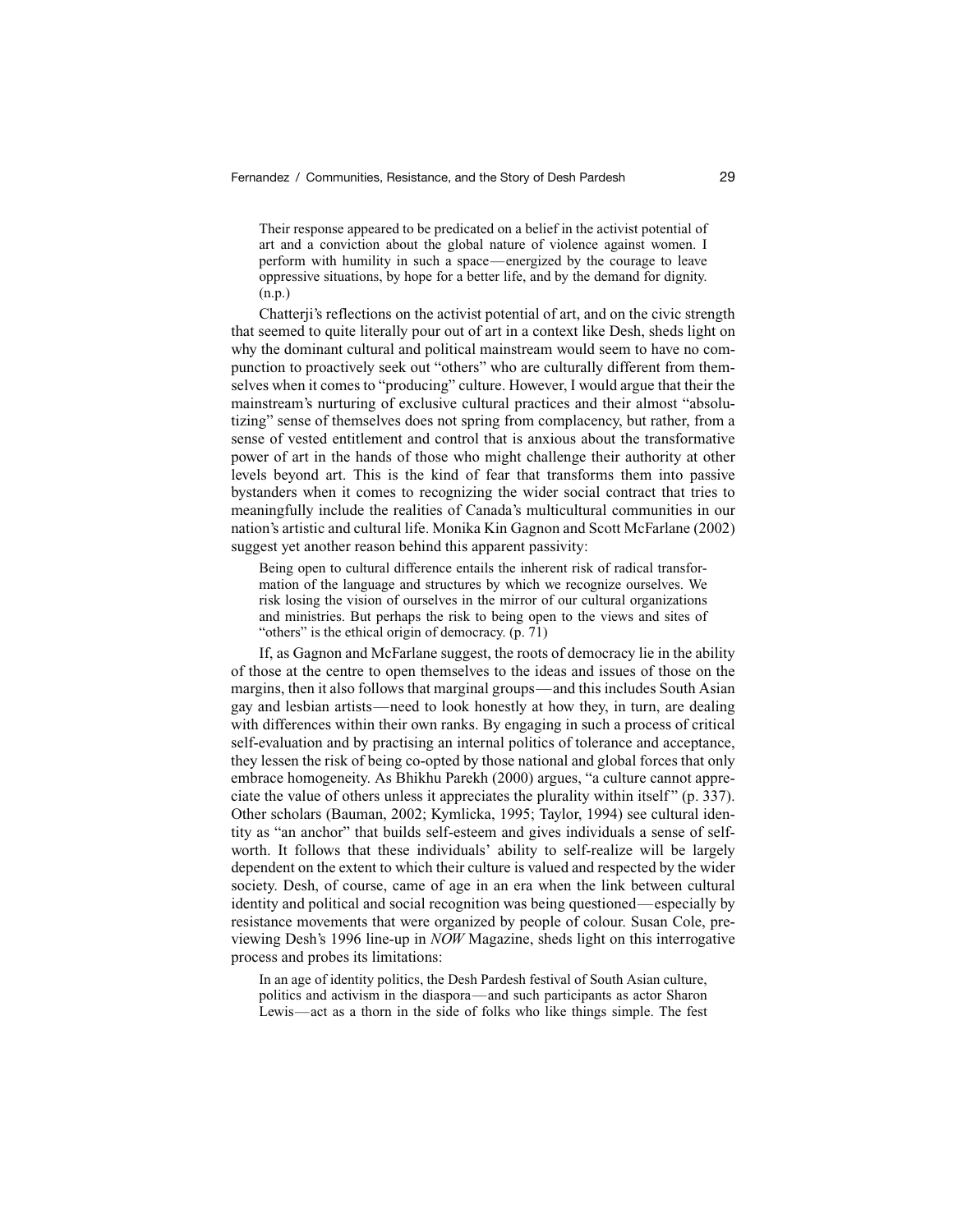accomplishes this by asking hard questions. How can one label adequately embrace the many dimensions of personal politics? (1996, n.p.)

In other words, and as Cole suggests, it is tempting—because it is easier—to reduce identity to a single label. However, by acting as a "thorn in the side" of those who might see identity politics in such simple terms, through its active embracing of a transcultural approach to the arts and activism, Desh actually "walked the talk" with regard to the notion of intersecting identities, rather than merely paying "multiculti"-policy-style lip service to it. Out of this inclusive and web-like approach to politics, the need to be seen, heard, and taken notice of at the civic level grew among Desh participants. As they became more self-assured as artists and performers, so too did their sense of being equal when it came to representation and rights as Canadians. In addition, the ideas generated at the festival gave participants the wherewithal and means to challenge mainstream myths, stereotypes, and (mis)conceptions about "the other."

I would argue that in contexts of marginalization, it is only through the synergetic solidarity of collectivity that this fight for cultural recognition and political clout can begin. Furthermore, I would venture that without a cultural infrastructure, and without equal access to the means of cultural production, minority communities are likely to remain permanently on the outside of the nation's story/ stories, as consolidated through a nation's collective memory and shared sense of identity—even if this identity is, by necessity, multiple and fragmented. Such an outsider positioning, I maintain, only serves to further diminish these communities' capacity to participate as actors in a wider social contract. A festival like Desh Pardesh, on the other hand, creates a whole new sense of what it means to "belong" or to be "at home." In so doing, it not only gives people the impetus they require to demand that they be considered as actors in society at large, but also challenges the very notion of an "outsider" positioning. I conclude this paper with a short discussion of Desh's demise, followed by a reflection on how, among its many lasting impacts, Desh shed important light on what it means to "diasporically belong."

# **Concluding thoughts: The end of Desh Pardesh; Toward a sense of "home away from home" belonging**

The demise of Desh Pardesh was also an end of an era in community-oriented activism within the South Asian Canadian community. For the decade of its existence, Desh Pardesh was a monument to the possibility of creating diasporic communities that worked through national, linguistic, and religious differences in order to create a queer, anti-racist, and activist South Asian collectivity. Yet as the final public letter from the executive board stated, Desh Pardesh closed with the hope that "Desh's presence has and will continue to inspire the development of new forums and venues for artistic and political expression" (Mani, 2001, n.p.).

Throughout the nineties, Desh rode with the times: constantly adjusting and adapting to shifting political agendas, new social trends, and evolving community needs. In so doing, it—like its original constituencies—also changed. Some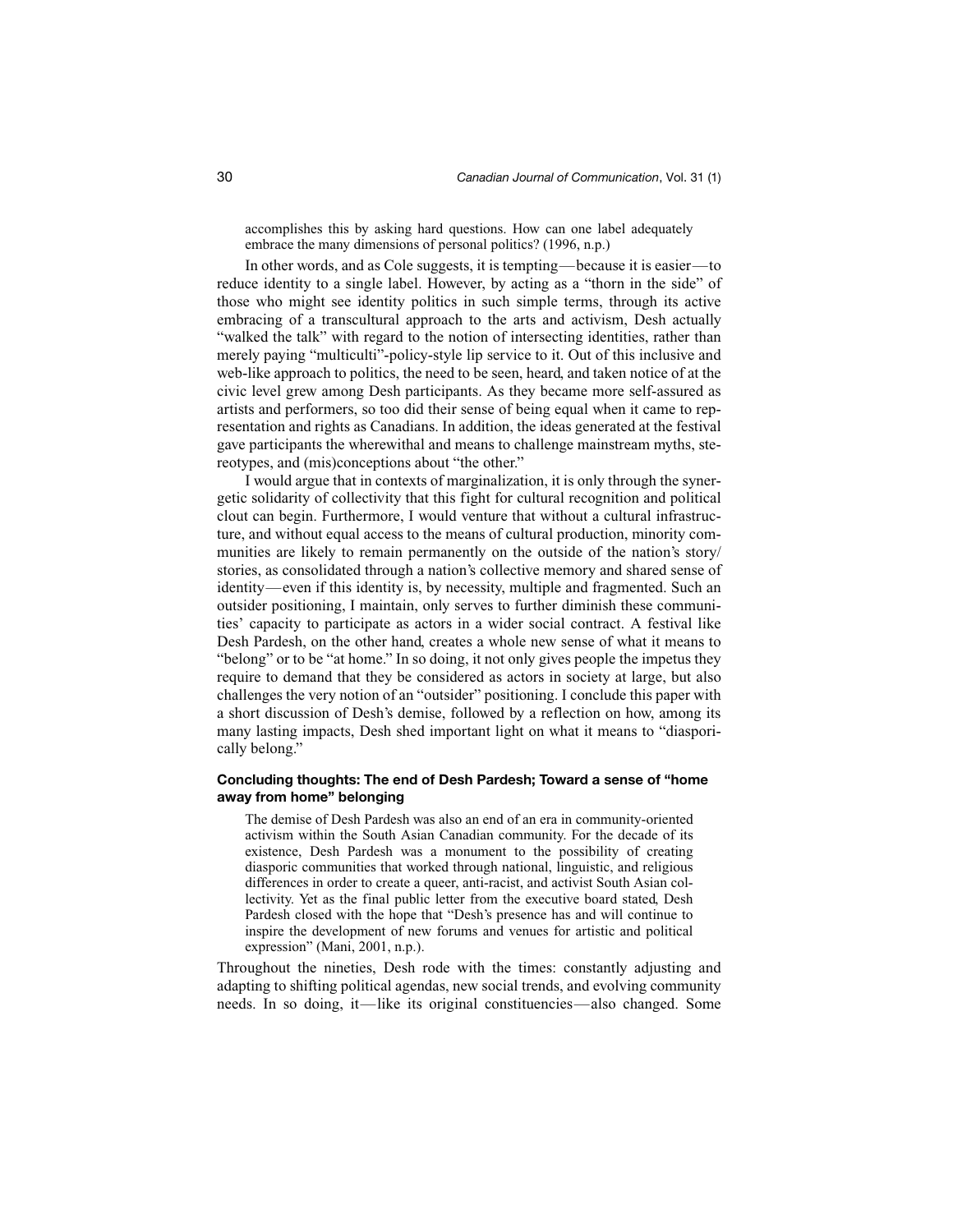attributed Desh's demise to its steady growth in popularity throughout the 1990s: in 1994, when it moved from the Euclid theatre to the far more institutionalized space of the YMCA, a new feeling began. Others put Desh's demise down to Mike Harris and his Conservative party, seeing in their massive funding cuts to the arts and other social programs in the late 1990s a financial deathblow that Desh could not survive. There were also issues of poor administrative management that took Desh into deficit. For my own part, I see Desh's original success coming from a unique combination of three things: its grass-roots origins at the margins; very strong resistance impulses based on community needs; and the early activists' radical political vision that in synergistic combination shaped and directed its forcefulness. Within a decade, all three of these provocative dynamics had resolved, shifted, or moved on. This was an important element in its transformation. So much so, in fact, that by the time Desh closed its doors in 2001, its once subversive edges had smoothed over to the degree that it fit comfortably within a mainstream popular mould.

Though all of the reasons listed above no doubt contributed to Desh's eventual closure—and could, in themselves, serve as a fascinating starting point for a whole other paper on this unique festival—I would argue that what matters here is not that Desh ended, but that it made a significant impact during the time that it existed, not least in terms of how those associated with Desh began to re-conceive the diasporic will to belong.

Writing in The Toronto Star under the headline *Not Your Father's Ethnic Fest*, Phinjo Gombu (1997) explains how Desh participants negotiated a sense of being simultaneously a part of two (or more) cultures and managed in the process to lay a claim for "full" Canadian citizenship:

At the heart of the festival, true believers say, is a genuine in-your-face critical attempt by a diverse group to bring alive the very different cultures handed down to first- and second-generation Canadians through the accident of birth but without a cultural context to keep it alive and growing. Brought together by mainstream society's inability to include them fully because of the colour of their skin or skewed perceptions of origins, this band of first- and second-generation Canadians have forged ahead to create their own version of culturejamming. It is, they like to say, "about being full citizens here, warts and all." (p. C1, C3)

But this process of "forging ahead" in order to be recognized as "full citizens here, warts and all" does not, in itself, blur the distinction between an "outside" and an "inside"; between feeling like you are a permanent guest in a foreign country and feeling like you are well and truly at "home away from home." In terms of breaking down this distinction, Sarah Spencer (2004) poses the question as follows:

How do we create the sense of belonging and mutual obligation? Education has a role to play. However, immigrants will not feel part of "we" unless treated as "we"—included, economically and socially, and treated as equals. Strategies to ensure equality of opportunity must be seen as one prerequisite of an effective cohesion strategy. (n.p.)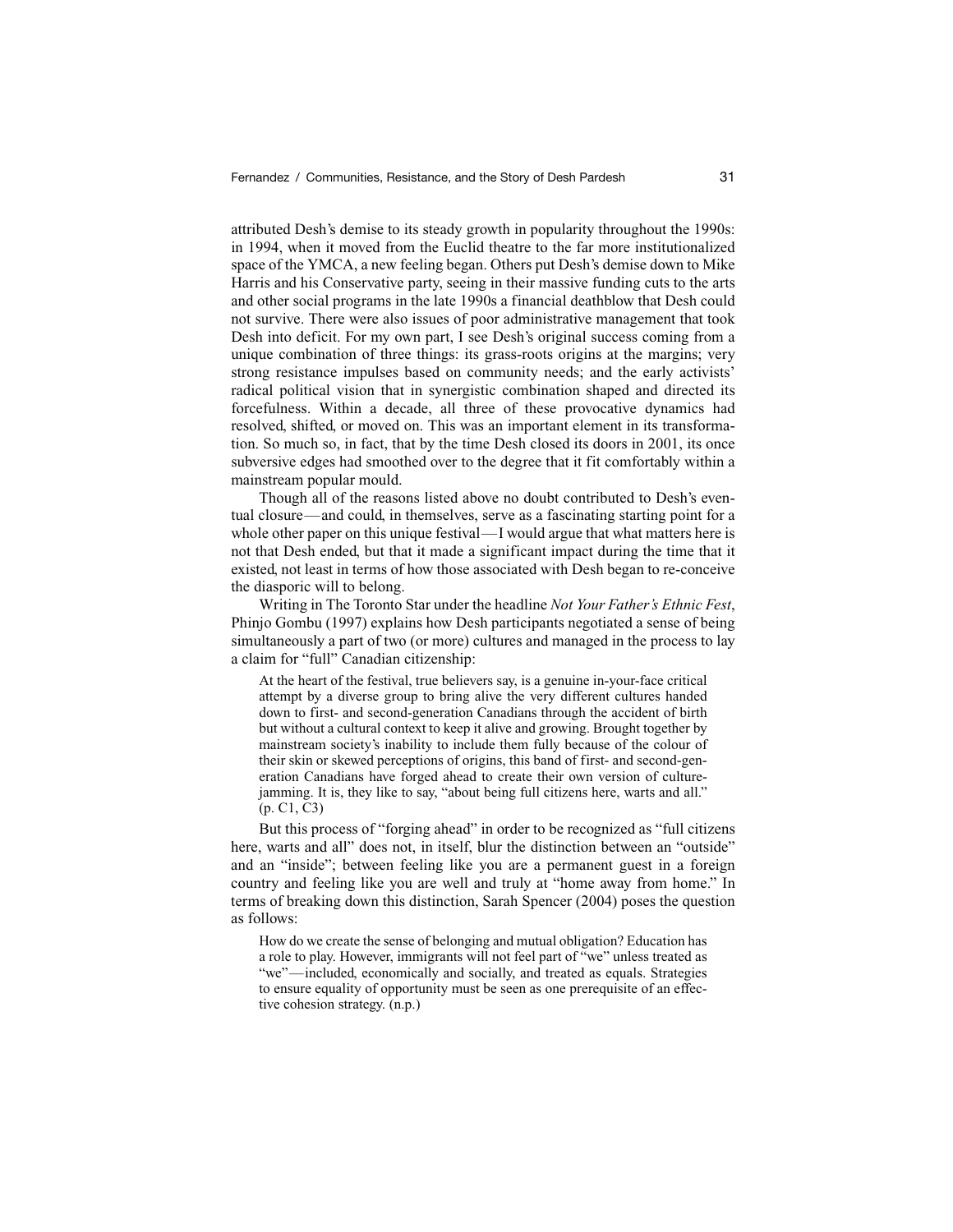Such a cohesion strategy, one imagines, would also ensure that in retaining aspects of her own culture, a recent immigrant—or indeed a first- or second-generation Canadian—could still fit into, and be fully accepted within, "the hegemonic culture." This, in turn, would create a sense of dual belonging in which the very idea of an "outsider" positioning would cease to make sense.

Unfortunately, we have a fair distance to go before reaching this point. True, Canada does have a framework in which multiculturalism is intellectually recognized. However, the terms of this recognition are defined and constructed to support a hierarchy of cultures that are securely maintained and properly managed by a dominant few (MacKey, 2002; Stevens & Hamlin, 2003). Furthermore, Canada's framework of multiculturalism tends to view cultures as a set of static entities that can be boxed into enclaves and, in this way, better controlled (Hall, 1993). As Parekh (2000) points out, "The politics of culture is integrally tied up with the politics of power because culture is itself institutionalized power and deeply imbricated with other systems of power" (p. 343).

This might well be the case, but the way forward is not to sit back and accept such a state of (power) affairs, but rather to actively challenge it. This is what Desh did over its 13-year existence: continually re-imagining the terms of belonging to include those who were part of Canada's racialized immigrant minorities and doggedly creating the conditions that were conducive to the nurturing of such diasporic belonging. Franco-Lebanese writer Amin Maalouf (quoted in Bauman, 2001) takes belonging, in this context, that one step further, suggesting that the more immigrants feel that their original cultures are respected and that they are not discriminated against and pushed out because of their different identity, the more they will be willing to open up to other cultural offerings and exchanges. This point is reiterated by Bhikhu Parekh (2000):

Commitment or belonging is reciprocal in nature. Citizens cannot be committed to their political community unless it is also committed to them. Belonging is about full acceptance and feeling at home. (p. 342)

Though I would argue that a number of Canadian policymakers have yet to wake up and smell the coffee, those of us who have played an active role in Canada's evolving (multi)cultural scene and community resistance movements are well aware that the kind of reciprocity of which Parekh speaks will be key to cross-cultural understanding and the thriving of Canada's diverse communities as, over the next decade or so, this nation's so-called "minorities" become its majorities.2

#### **Notes**

- 1. TCAR was instrumental in many community actions, including opposing a regulation banning Filipino youth from entering a local mall, working with the Somali community to oppose harassment by security guards and landlords at a housing complex, mobilizing the public through forums and actions in defence of immigrant and refugee rights, and supporting the Tamil Resource Centre as it struggled to rebuild its library and office after a firebombing in May 1995.
- 2. A study of the March 2005 Statistics Canada report projects that visible minorities could account for 23% of the population by 2017. As Harroon Siddiqui notes: "The study shows non-whites,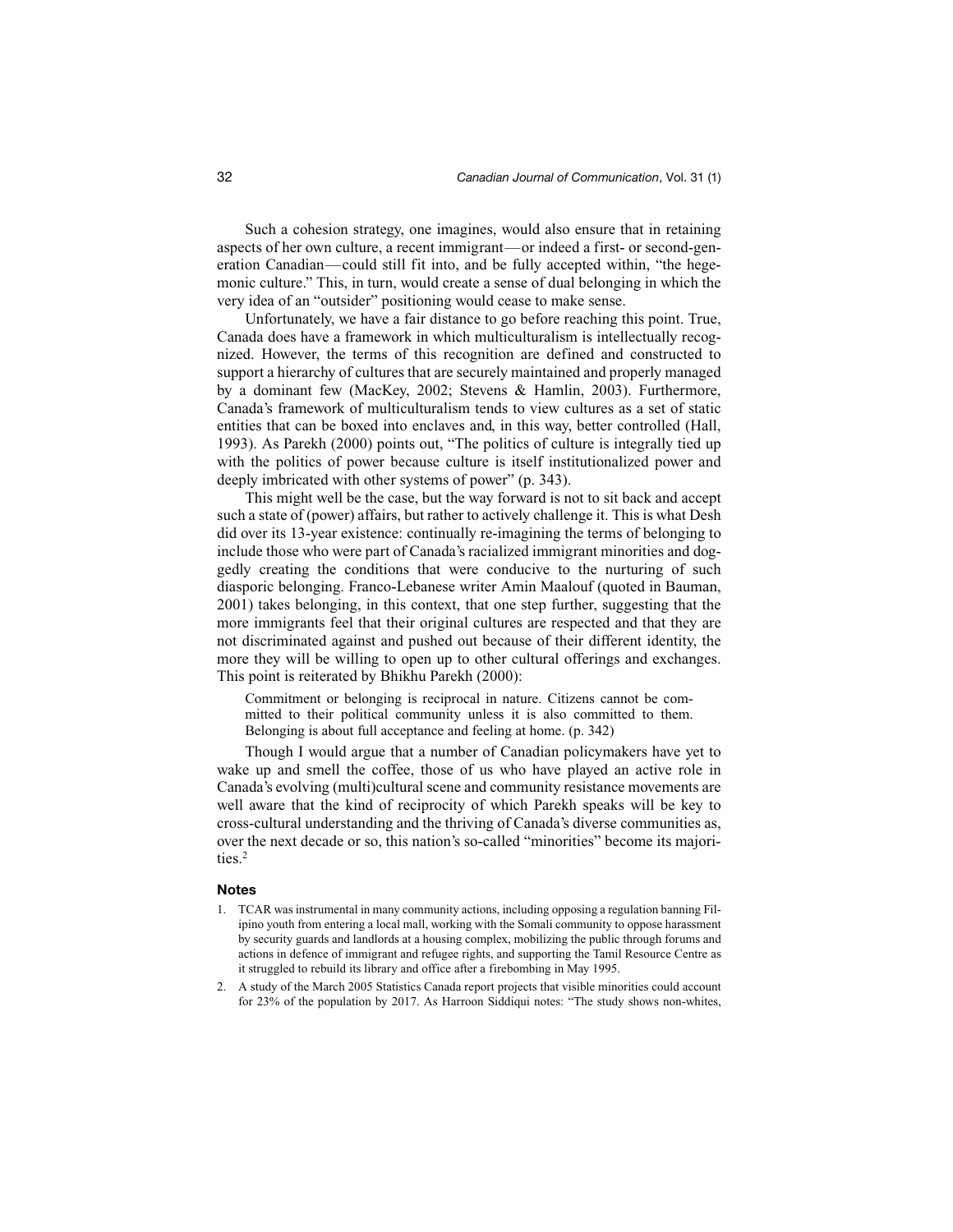most of them non-Christians, doubling to 7.12 million. That's seven Saskatchewans. Ontario will have 4.1 million visible minorities. That's more than all of Atlantic Canada. Muslims will number 1.45 million across Canada, Hindus 584,000 and Sikhs 496,000," (March, 2005).

#### **References**

- Ansari, Rehan. (1995, August). If Desh were founded today. *Avec Pyar (Desh Pardesh Newsletter)*.
- Baeker, Greg. (2000). *Cultural policy and cultural diversity in Canada* (SRA468). Ottawa, ON: Canadian Heritage.
- Bailey, Cameron. (1993, March). Documentaries highlight Desh Pardesh. *NOW Magazine, 12*, 30.
- Bauman, Zygmunt. (2001). *Community seeking safety in an insecure world*. Cambridge, U.K.: Polity Press.
- Bauman, Zygmunt*.* (2002). *Society under siege.* Cambridge, U.K.: Polity Press.
- Carvello, Nelson. (1999, June 3). *XTRA Magazine,* 381.
- Chatterji, Ananya. (2002, Winter). Transformation: How influences shape performance. *New York Foundation for the Arts Quarterly, 15*(4), n.p. URL: http://www.nyfa.org/ archive\_detail\_q.asp?type=4&qid=67&fid=6&year=2000&s=Winter [February 3, 2006].

Cole, Susan. (1996). Desh delirium. *NOW Magazine.*

- Desh Pardesh Festival. (1995). Desh Pardesh objectives and principles. In *Desh Pardesh festival program book*. Toronto, ON: Desh Pardesh Festival.
- Fernandes, David-James. (1997, June 4). South Asian festival kicks out the culture jams. *Varsity Review, 118*(1), n.p. URL: http://varsity.utoronto.ca:16080/archives/118/ jun03/review/South.html [February 3, 2006].
- Foster, Cecil. (2005). *Where race does not matter: The new spirit of modernity*. Toronto, ON: Penguin.
- Gagnon, Monika Kin. (2000). *Other conundrums: Race, culture and Canadian art.* Vancouver, BC: Arsenal Pulp Press.
- Gagnon, Monika Kin, & McFarlane, Scott. (2003). *The capacity of cultural difference* (Background paper). Ottawa, ON: Minister's Forum on Diversity and Culture, Canadian Heritage.
- Galeano, Eduardo. (1992). *We say no: Chronicles, 1963-1991*. New York, NY: W. W. Norton.
- Goddard, Peter. (1994, April 29). Cultural festival a "home in exile." *The Toronto Star*, p. C1, C3.
- Gombu, Phinjo. (1997, June 5). Not your father's ethnic fest. *The Toronto Star*, p. G8. URL: http://www.tamiltigers.net/tamilcanadian/canada9702x.html [January 31, 2006].
- Hall, Stuart. (1993). Culture, community, nation. *Cultural Studies, 7*(3), 349-363.
- Khosla, Punam. (1991). Desh Pardesh opening address. *Rungh Magazine*.
- Krishnan, Raghu. (2003, January). Remembering anti-racism: Can identity politics make a comeback? *This Magazine*. URL: http://www.thismagazine.ca/issues/2003/01/ remembering.php [January 31, 2006].
- Kymlicka, William. (1995). *Multicultural citizenship*. Oxford, U.K.: Oxford University Press.
- MacKey, Eva. (2002). *The house of difference*: *Cultural politics and national identity in Canada*. Toronto, ON: University of Toronto Press.